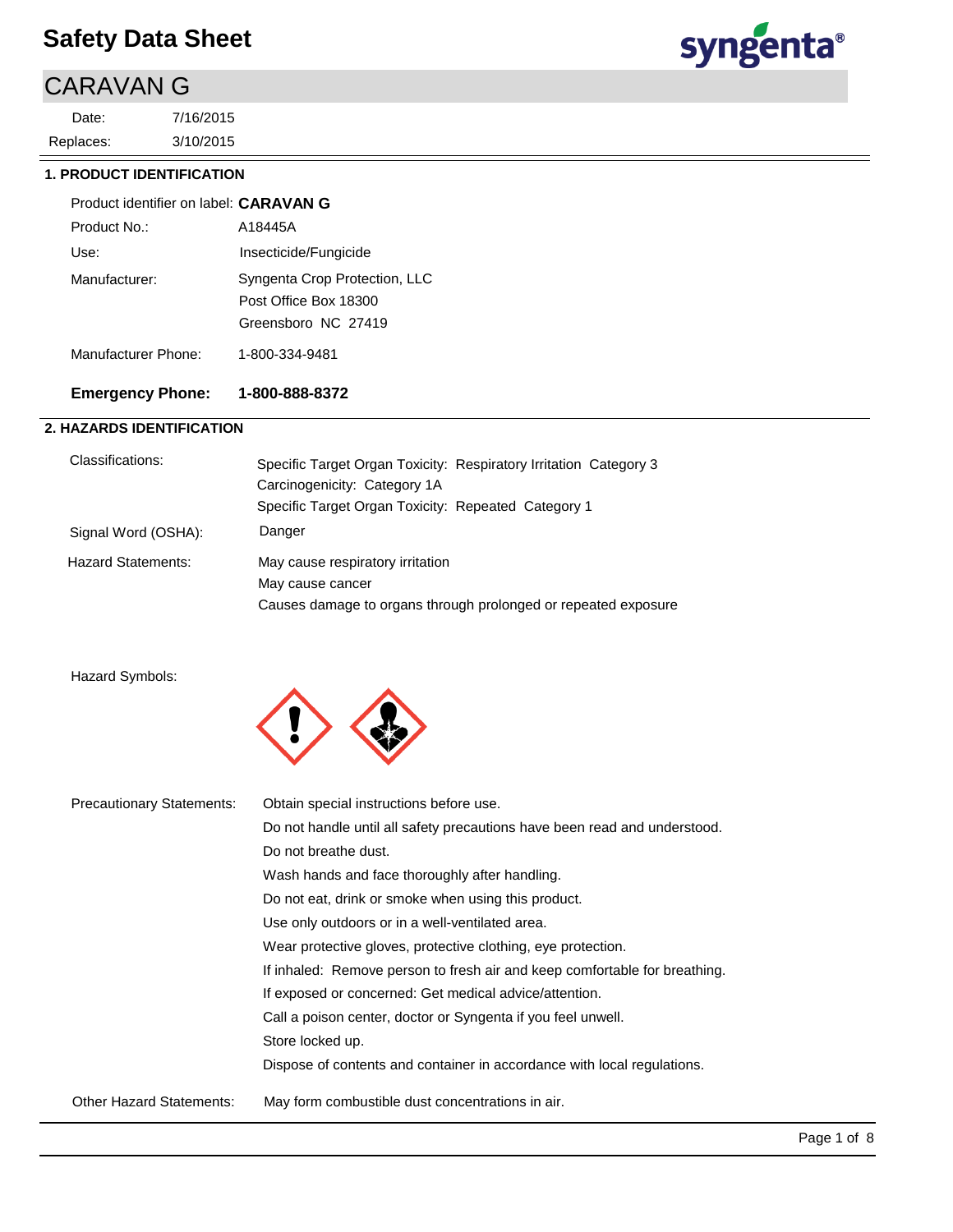## CARAVAN G

Replaces: Date:



#### **3. COMPOSITION/INFORMATION ON INGREDIENTS**

| <b>Chemical Name</b>                                                                         | Common Name                                 | <b>CAS Number</b>   | Concentration       |
|----------------------------------------------------------------------------------------------|---------------------------------------------|---------------------|---------------------|
| Crystalline Silica, Quartz and Cristobalite                                                  | Crystalline Silica, Quartz and Cristobalite | 14808-60-7          | <b>Trade Secret</b> |
| Starch                                                                                       | Starch                                      | 9005-25-8           | <b>Trade Secret</b> |
| Limestone (Calcium Carbonate)                                                                | Limestone (Calcium Carbonate)               | 1317-65-3           | <b>Trade Secret</b> |
| Wood Dust                                                                                    | Wood Dust                                   | Not Applicable      | <b>Trade Secret</b> |
| Other ingredients                                                                            | Other ingredients                           | <b>Trade Secret</b> | $< 99.46\%$         |
| Methyl (E)-2-{2-[6-(2-<br>cyanophenoxy)pyrimidin-4-yloxy]phenyl}-3-<br>methoxyacrylate       | Azoxystrobin                                | 131860-33-8         | 0.31%               |
| 3-(2-chloro-1,3-thiazol-5-ylmethyl)-5-<br>methyl-1,3,5-oxadiazinan-4-<br>ylidene(nitro)amine | Thiamethoxam                                | 153719-23-4         | 0.22%               |

Ingredients not precisely identified are proprietary or non-hazardous. Values are not product specifications.

#### **4. FIRST AID MEASURES**

Have the product container, label or Safety Data Sheet with you when calling Syngenta (800-888-8372), a poison contol center or doctor, or going for treatment.

- If swallowed: Call Syngenta (800-888-8372), a poison control center or doctor immediately for treatment advice. Do not give any liquid to the person. Do not induce vomiting unless told to do so after calling 800-888- 8372 or by a poison control center or doctor. Do not give anything by mouth to an unconscious person. Ingestion:
- If in eyes: Hold eye open and rinse slowly and gently with water for 15-20 minutes. Remove contact lenses, if present, after 5 minutes, then continue rinsing eye. Call Syngenta (800-888-8372), a poison control center or doctor for treatment advice. Eye Contact:
- If on skin or clothing: Take off contaminated clothing. Rinse skin immediately with plenty of water for 15-20 minutes. Call Syngenta (800-888-8372), a poison control center or doctor for treatment advice. Skin Contact:
- If inhaled: Move person to fresh air. If person is not breathing, call 911 or an ambulance, then give artificial respiration, preferably mouth-to-mouth if possible. Call Syngenta (800-888-8372), a poison control center or doctor for further treatment advice. Inhalation:

#### Most important symptoms/effects:

Respiratory irritation

Indication of immediate medical attention and special treatment needed:

There is no specific antidote if this product is ingested.

Treat symptomatically.

#### **5. FIRE FIGHTING MEASURES**

Suitable (and unsuitable) extinguishing media:

Use dry chemical, foam or CO2 extinguishing media. If water is used to fight fire, dike and collect runoff.

Specific Hazards:

During a fire, irritating and possibly toxic gases may be generated by thermal decomposition or combustion.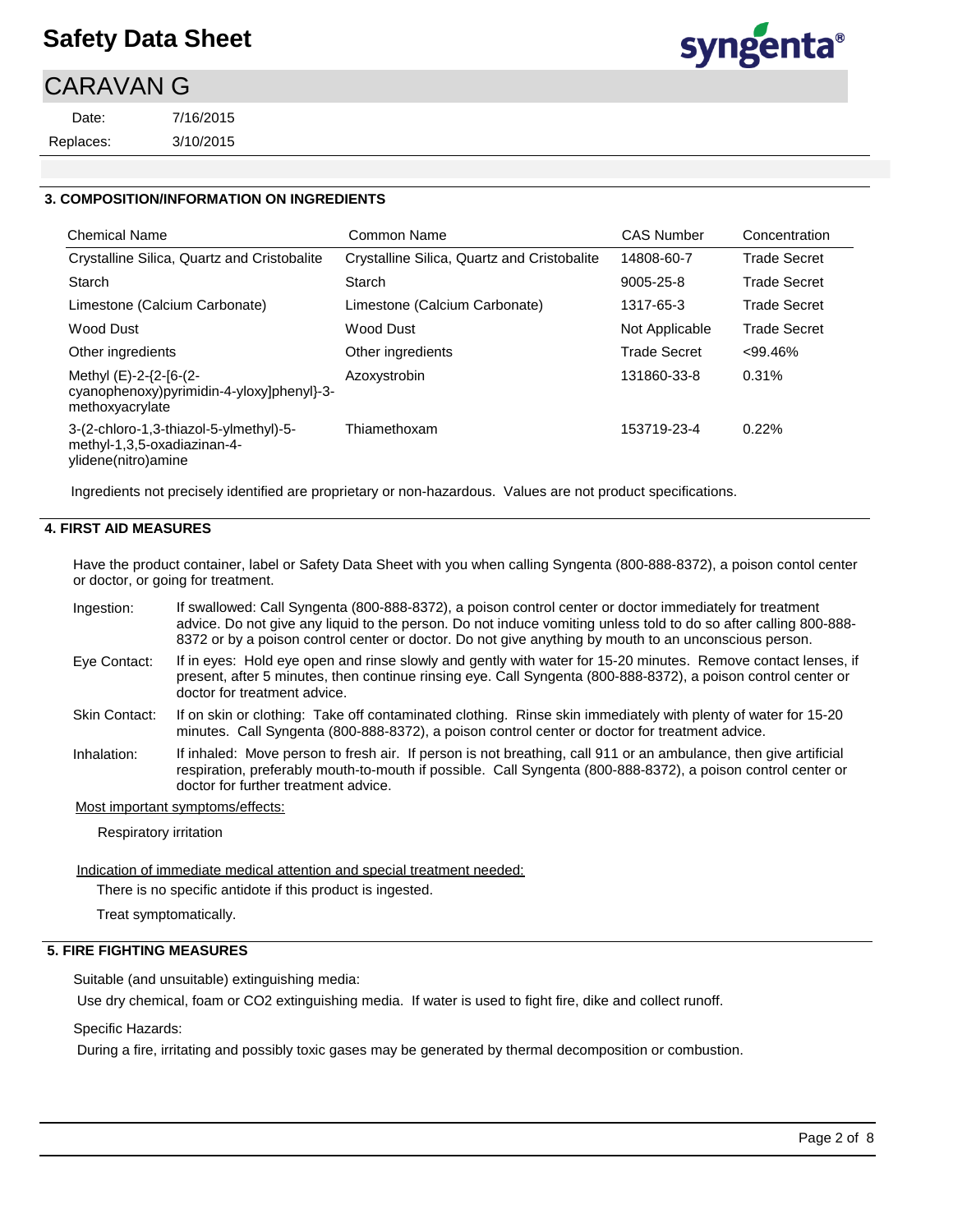# CARAVAN G

3/10/2015 7/16/2015 Replaces: Date:

syngenta®

Special protective equipment and precautions for firefighters:

Wear full protective clothing and self-contained breathing apparatus. Evacuate nonessential personnel from the area to prevent human exposure to fire, smoke, fumes or products of combustion.

#### **6. ACCIDENTAL RELEASE MEASURES**

Personal precautions, protective equipment, and emergency procedures: Follow exposure controls/personal protection outlined in Section 8.

Methods and materials for containment and cleaning up:

Avoid dust formation.

Control the spill at its source. Contain the spill to prevent from spreading or contaminating soil or from entering sewage and drainage systems or any body of water. Clean up spills immediately, observing precautions outlined in Section 8. Sweep up material and place in a compatible disposal container. Scrub area with hard water detergent (e.g. commercial products such as Tide, Joy, Spic and Span). Pick up wash liquid with additional absorbent and place into compatible disposal container. Once all material is cleaned up and placed in a disposal container, seal container and arrange for disposition.

#### **7. HANDLING AND STORAGE**

Precautions for safe handling:

This material is capable of forming flammable dust clouds in air, which, if ignited, can produce a dust cloud explosion. Flames, hot surfaces, mechanical sparks and electrostatic discharges can serve as ignition sources for this material. Electrical equipment should be compatible with the flammability characteristics of this material. The flammability characteristics will be made worse if the material contains traces of flammable solvents or is handled in the presence of flammable solvents.

This material could become charged under certain conditions such as pneumatic conveying.

Store the material in a well-ventilated, secure area out of reach of children and domestic animals. Do not store food, beverages or tobacco products in the storage area. Prevent eating, drinking, tobacco use, and cosmetic application in areas where there is a potential for exposure to the material. Wash thoroughly with soap and water after handling.

Conditions for safe storage, including any incompatibilities: Store locked up.

#### **8. EXPOSURE CONTROLS/PERSONAL PROTECTION**

#### **THE FOLLOWING RECOMMENDATIONS FOR EXPOSURE CONTROLS/PERSONAL PROTECTION ARE INTENDED FOR THE MANUFACTURE, FORMULATION AND PACKAGING OF THIS PRODUCT.**

#### **FOR COMMERCIAL APPLICATIONS AND/OR ON-FARM APPLICATIONS CONSULT THE PRODUCT LABEL.**

Occupational Exposure Limits:

| <b>Chemical Name</b>                           | OSHA PEL                                                              | <b>ACGIH TLV</b>                                                            | Other                                                                 | Source         |
|------------------------------------------------|-----------------------------------------------------------------------|-----------------------------------------------------------------------------|-----------------------------------------------------------------------|----------------|
| Crystalline Silica, Quartz and<br>Cristobalite | 10 mg/m <sup>3</sup> /(%SiO2+2)<br>(respirable dust)                  | $0.025$ mg/m <sup>3</sup><br>(respirable silica)                            | $0.05 \,\mathrm{mg/m^3}$<br>(respirable dust)                         | <b>NIOSH</b>   |
| Starch                                         | 15 mg/m <sup>3</sup> (total) TWA; 5<br>$mg/m3$ (resp) TWA             | 10 $mq/m3 TWA$                                                              | 10 mg/m <sup>3</sup> (total)<br>TWA; $5 \text{ mg/m}^3$<br>(resp) TWA | <b>NIOSH</b>   |
| Limestone (Calcium Carbonate)                  | 15 mg/m <sup>3</sup> (total); 5 mg/m <sup>3</sup><br>(respirable) TWA | 10 mg/m <sup>3</sup> (inhalable)<br>TWA; $3 \text{ mg/m}^3$<br>(respirable) | None                                                                  | Not Applicable |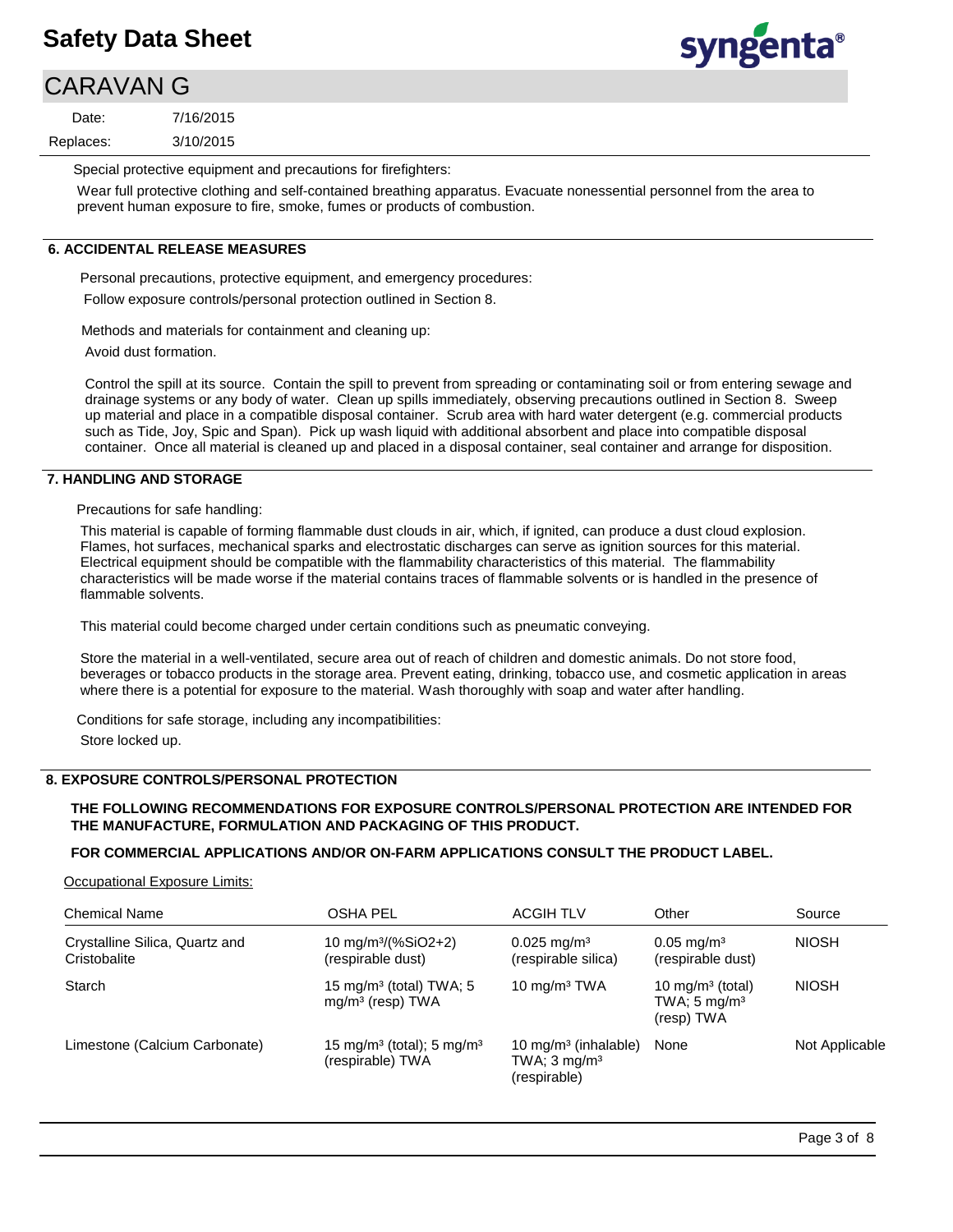## CARAVAN G



| Date:             | 7/16/2015 |                 |                         |                         |                |
|-------------------|-----------|-----------------|-------------------------|-------------------------|----------------|
| Replaces:         | 3/10/2015 |                 |                         |                         |                |
| Wood Dust         |           | Not Applicable  | 1 mg/m <sup>3</sup> TWA | 1 mg/m <sup>3</sup> TWA | <b>NIOSH</b>   |
| Other ingredients |           | Not Applicable  | Not Applicable          | Not Applicable          | Not Applicable |
| Azoxystrobin      |           | Not Established | Not Established         | 4 mg/m <sup>3</sup> TWA | Syngenta       |
| Thiamethoxam      |           | Not Established | Not Established         | 3 mg/m <sup>3</sup> TWA | Syngenta       |

#### Appropriate engineering controls:

Use effective engineering controls to comply with occupational exposure limits (if applicable).

#### Individual protection measures:

#### Ingestion:

Prevent eating, drinking, tobacco usage and cosmetic application in areas where there is a potential for exposure to the material. Wash thoroughly with soap and water after handling.

#### Eye Contact:

Where eye contact is likely, use dust-proof chemical goggles.

#### Skin Contact:

Where contact is likely, wear chemical-resistant gloves (such as barrier laminate, butyl rubber, nitrile rubber, neoprene rubber, natural rubber, polyethylene, polyvinyl chloride [PVC] or Viton), coveralls, socks and chemical-resistant footwear.

#### Inhalation:

A particulate filter respirator may be necessary until effective engineering controls are installed to comply with occupational exposure limits. Use NIOSH certified respirator with any N, R, P or HE filter. Use a self-contained breathing apparatus in cases of emergency spills, when exposure levels are unknown, or under any circumstances where air-purifying respirators may not provide adequate protection.

#### **9. PHYSICAL AND CHEMICAL PROPERTIES**

| Appearance: Dark brown solid                          |              |                                                                |  |  |  |
|-------------------------------------------------------|--------------|----------------------------------------------------------------|--|--|--|
| Odor: Woody                                           |              |                                                                |  |  |  |
| Odor Threshold: Not Available                         |              |                                                                |  |  |  |
| pH: 6.7 (1% solution in deionized H2O @ 77°F [25°C])  |              |                                                                |  |  |  |
| Melting point/freezing point: Not Available           |              |                                                                |  |  |  |
|                                                       |              | Initial boiling point and boiling range: Not Applicable        |  |  |  |
| Flash Point (Test Method):                            |              | Not Available                                                  |  |  |  |
| Flammable Limits (% in Air): Not Available            |              |                                                                |  |  |  |
| Flammability:                                         |              | Not Available                                                  |  |  |  |
|                                                       |              | Vapor Pressure: Azoxystrobin 8.25 x 10(-13) mmHg @ 68°F (20°C) |  |  |  |
|                                                       | Thiamethoxam | $2 \times 10(-11)$ mmHg @ 68°F (20°C)                          |  |  |  |
| Vapor Density: Not Available                          |              |                                                                |  |  |  |
| Relative Density: 0.723 - 0.749 g/ml                  |              |                                                                |  |  |  |
|                                                       |              | Solubility (ies): Azoxystrobin 6 mg/l in water @ 68°F (20°C)   |  |  |  |
|                                                       | Thiamethoxam | 4.1 g/l @ 77°F (25°C)                                          |  |  |  |
| Partition coefficient: n-octanol/water: Not Available |              |                                                                |  |  |  |
| Autoignition Temperature: Not Available               |              |                                                                |  |  |  |
| Decomposition Temperature: Not Available              |              |                                                                |  |  |  |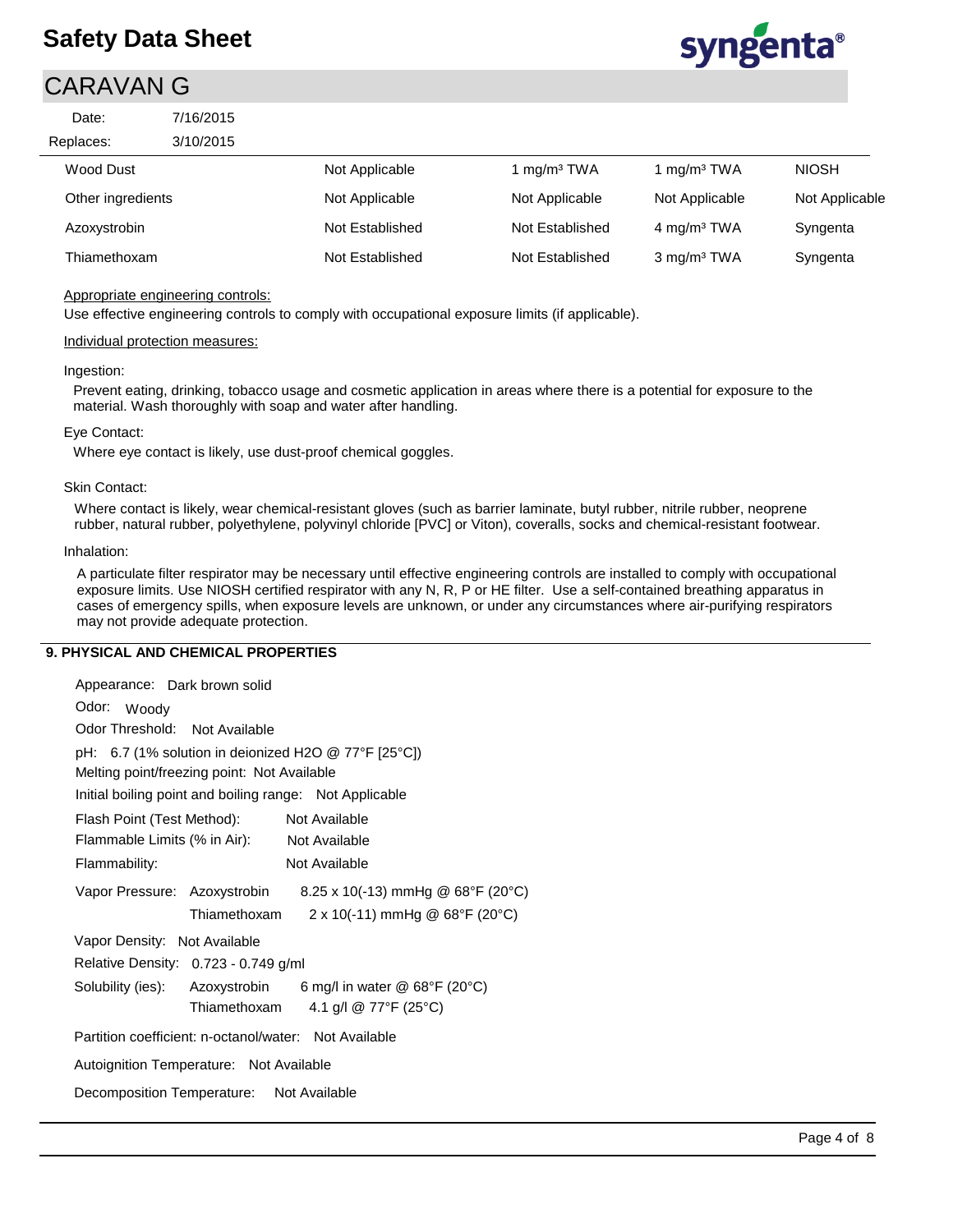# syngenta®

| CARAVAN G |                          |  |  |  |
|-----------|--------------------------|--|--|--|
| Date:     | 7/16/2015                |  |  |  |
| Replaces: | 3/10/2015                |  |  |  |
|           | Viscosity: Not Available |  |  |  |

Other: None

#### **10. STABILITY AND REACTIVITY**

Reactivity: Not reactive.

Chemical stability: Stable under normal use and storage conditions.

Possibility of hazardous reactions: Will not occur.

Conditions to Avoid: None known.

Incompatible materials: None known.

Hazardous Decomposition Products: None known.

#### **11. TOXICOLOGICAL INFORMATION**

#### Health effects information

Likely routes of exposure: Dermal, Inhalation

Symptoms of exposure: Respiratory irritation

Delayed, immediate and chronic effects of exposure: Possible carcinogenicity, Respiratory irritation

#### Numerical measures of toxicity (acute toxicity/irritation studies (finished product))

| Ingestion:                 | Oral (LD50 Female Rat):       | > 5000 mg/kg body weight |
|----------------------------|-------------------------------|--------------------------|
| Dermal:                    | Dermal (LD50 Rat) :           | > 5000 mg/kg body weight |
| Inhalation:                | Inhalation (LC50 Rat):        | Not Available            |
| Eye Contact:               | Minimally Irritating (Rabbit) |                          |
| <b>Skin Contact:</b>       | Slightly Irritating (Rabbit)  |                          |
| <b>Skin Sensitization:</b> | Not a Sensitizer (Guinea Pig) |                          |

#### Reproductive/Developmental Effects

Azoxystrobin : Did not show reproductive toxicity effects in animal experiments.

Thiamethoxam: Developmental: Not teratogenic in rats or rabbits.

Reproductive: No effects on reproduction. Minor increase in a common testis effect in rats at high doses, which did not affect reproduction.

#### Chronic/Subchronic Toxicity Studies

Azoxystrobin : No adverse effect has been observed in chronic toxicity tests.

Thiamethoxam: Subchronic: Liver effects occurred in rodents only at high dose levels. Not neurotoxic after high acute and subchronic exposure in rats.

#### **Carcinogenicity**

Azoxystrobin : Did not show carcinogenic effects in animal experiments.

Thiamethoxam: Classified as "not likely to be carcinogenic in humans" based on lifetime studies in mice and rats.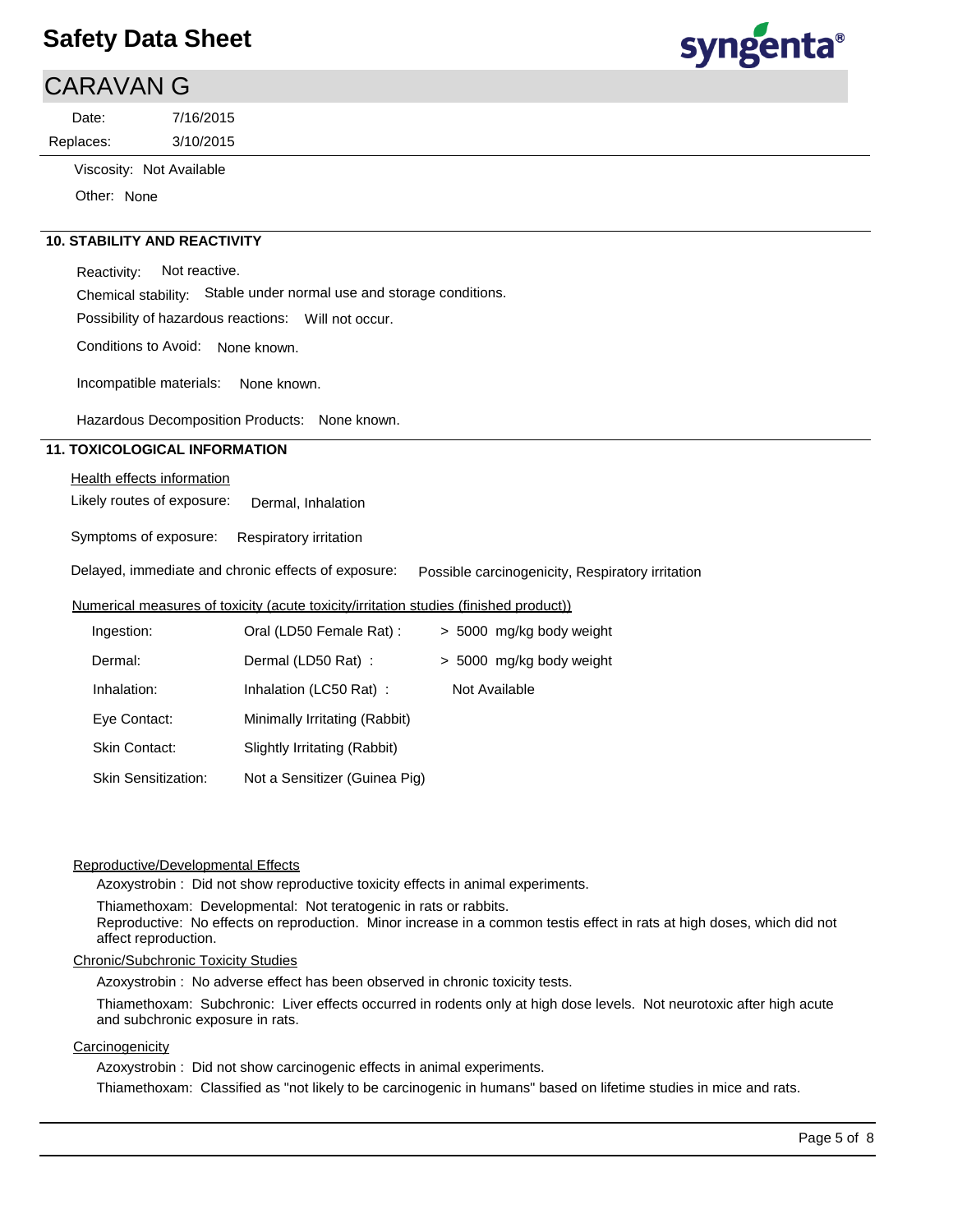# CARAVAN G

Replaces: Date:

```
3/10/2015
7/16/2015
```


| <b>Chemical Name</b>                                                                     | NTP/IARC/OSHA Carcinogen |
|------------------------------------------------------------------------------------------|--------------------------|
| Crystalline Silica, Quartz and Cristobalite                                              | IARC 1: ACGIH A2         |
| Starch                                                                                   | No                       |
| Limestone (Calcium Carbonate)                                                            | No                       |
| Wood Dust                                                                                | <b>IARC Group 1</b>      |
| Other ingredients                                                                        | No.                      |
| Methyl (E)-2-{2-[6-(2-cyanophenoxy)pyrimidin-<br>4-yloxy]phenyl}-3-methoxyacrylate       | No.                      |
| 3-(2-chloro-1,3-thiazol-5-ylmethyl)-5-methyl-<br>1,3,5-oxadiazinan-4-ylidene(nitro)amine | No.                      |
|                                                                                          |                          |

#### **Other Toxicity Information**

None

Toxicity of Other Components

Crystalline Silica, Quartz and Cristobalite

Chronic inhalation exposure to crystalline silica is known to cause silicosis and pulmonary fibrosis in humans. Experimental animals exposed to crystalline silica developed respiratory tract cancers.

#### Limestone (Calcium Carbonate)

Excessive contact with powder can cause drying of mucous membranes of nose, eyes, and throat due to absorption of moisture and oils. Continued long-term contact may affect respiratory function.

#### Other ingredients

Not Applicable

#### **Starch**

May cause eye and skin irritation. May cause respiratory tract irritation.

#### Wood Dust

Wood dust may cause mechanical irritation to the eye. Wood dust of certain species can elicit allergic contact dermatitis in sensitized individuals. Inhalation of wood dust may cause obstruction in nasal passages. May cause respiratory tract irritation.

#### Target Organs

| Active Ingredients                              |                                              |
|-------------------------------------------------|----------------------------------------------|
| Azoxystrobin :                                  | Liver                                        |
| Thiamethoxam:                                   | Liver                                        |
| Inert Ingredients                               |                                              |
| Crystalline Silica, Quartz and<br>Cristobalite: | Respiratory tract                            |
| Limestone (Calcium Carbonate):                  | Respiratory tract                            |
| Other ingredients:                              | Not Applicable                               |
| Starch:                                         | Eye, skin, respiratory tract                 |
| Wood Dust:                                      | Eye, skin, nasal passages, respiratory tract |

#### **12. ECOLOGICAL INFORMATION**

Eco-Acute Toxicity Azoxystrobin : Fish (Rainbow Trout) 96-hour LC50 470 ppb Green Algae 5-day EC50 106 ppb Invertebrate (Water Flea) 48-hour EC50 259 ppb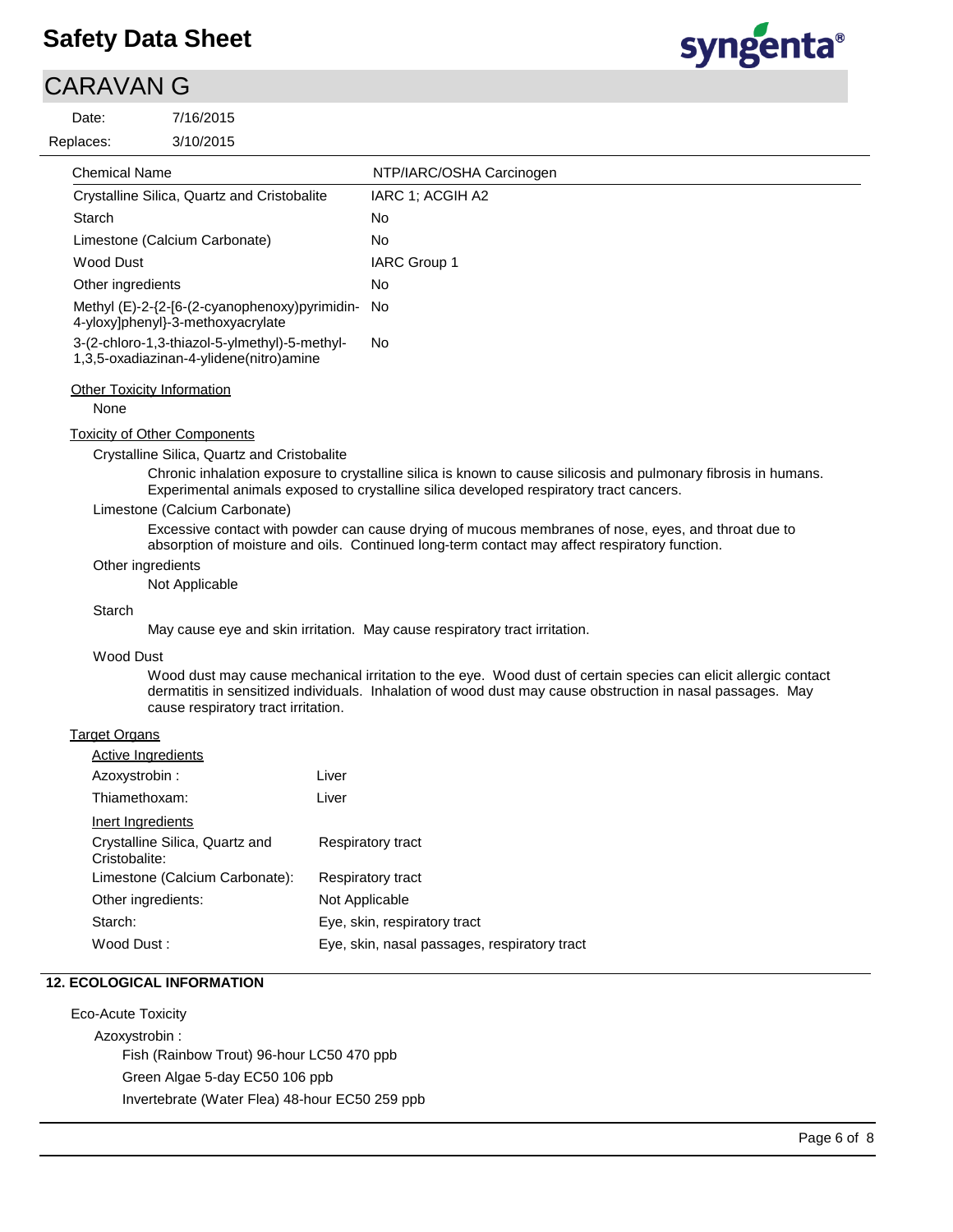## CARAVAN G

3/10/2015 7/16/2015 Replaces: Date:

syngenta®

Bird (Mallard Duck) 14-day LD50 > 250 mg/kg

#### Thiamethoxam:

Fish (Rainbow Trout) 96-hour LC50 > 100 ppm Bird (Mallard Duck) LD50 Oral 576 mg/kg Invertebrate (Daphnia Magna) 48-hour EC50 > 106 ppm Green Algae 4-day EC50 > 97 ppm

#### Environmental Fate

#### Azoxystrobin :

The information presented here is for the active ingredient, azoxystrobin.

Low bioaccumulation potential. Not persistent in soil. Stable in water. Moderate mobility in soil. Sinks in water (after 24 h).

#### Thiamethoxam:

The information presented here is for the active ingredient, thiamethoxam. Not persistent in soil. Stable in water. Moderate mobility in soil. Floats in water (after 24 h).

#### **13. DISPOSAL CONSIDERATIONS**

#### Disposal:

Do not reuse product containers. Dispose of product containers, waste containers, and residues according to local, state, and federal health and environmental regulations.

Characteristic Waste: Not Applicable

Listed Waste: Not Applicable

#### **14. TRANSPORT INFORMATION**

DOT Classification

Ground Transport - NAFTA Not regulated

#### **Comments**

Water Transport - International Proper Shipping Name: Environmentally Hazardous Substance, Solid, N.O.S. (Azoxystrobin), Marine Pollutant Hazard Class: Class 9 Identification Number: UN 3077 Packing Group: PG III

Air Transport Proper Shipping Name: Environmentally Hazardous Substance, Solid, N.O.S. (Azoxystrobin) Hazard Class: Class 9 Identification Number: UN 3077 Packing Group: PG III